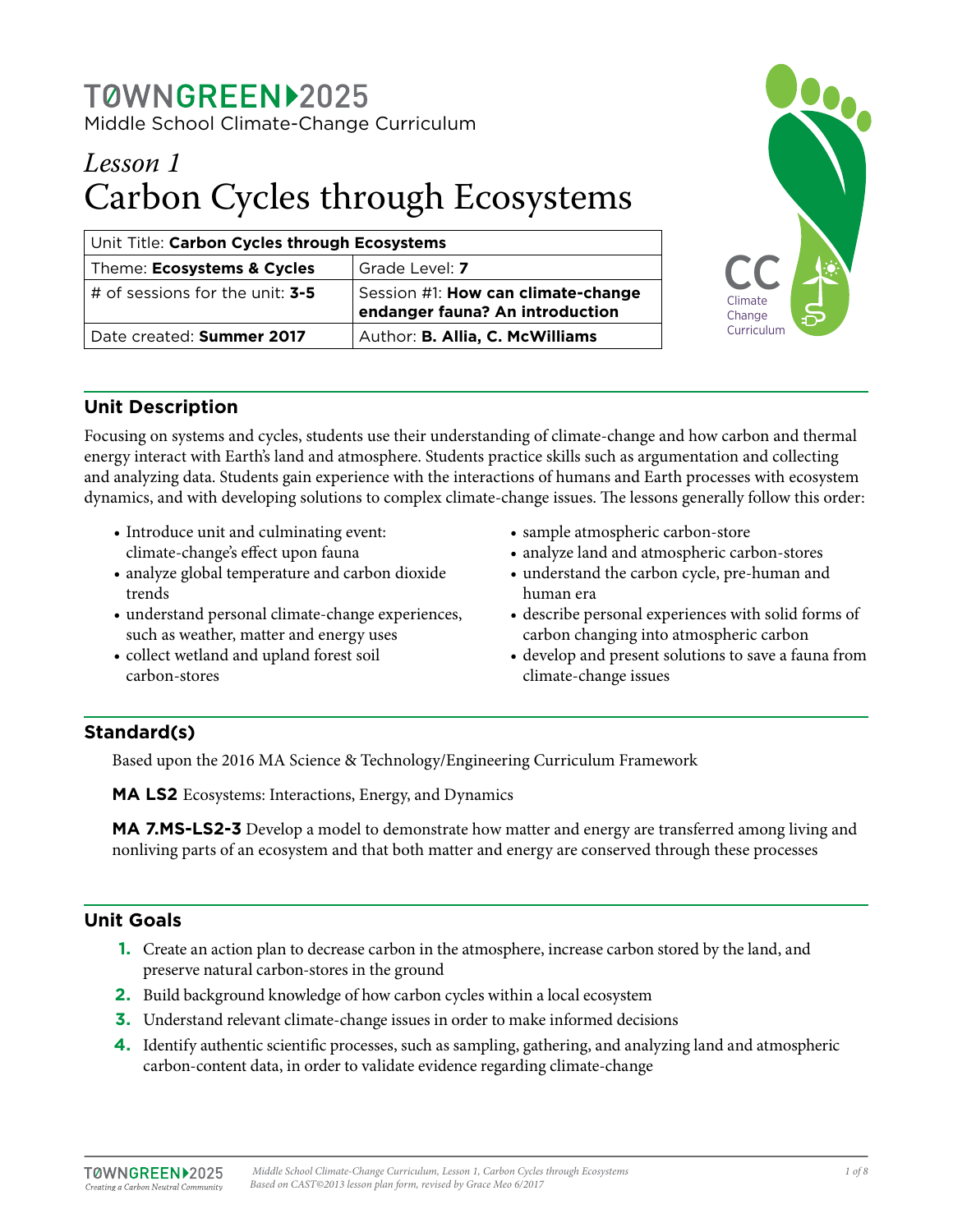## **Unit Objectives**

#### **Students will be able to**

**understand that:** 

- **1.** Carbon cycles through the atmosphere and land
- **2.** Human activities increases atmospheric carbon by burning fossil fuel
- **3.** Atmospheric carbon is a "greenhouse gas"
- **4.** Greenhouse gases increase global temperatures
- **5.** Wetlands and uplands store different amounts of carbon above and below ground

#### **and to:**

- **1.** Sample, collect, and analyze primary-source data
- **2.** Collect and analyze secondary data as a means to validate causes of climate-change

#### **Lesson Objectives**

- **1.** Students research evidence and reasoning to argue that Human activities increases atmospheric carbon by burning fossil fuel
- **2.** During the unit, students develop their argument that increased atmospheric carbon has harmed fauna

## **Note any potential barriers to the lesson — consider variability**

#### ■**Student challenges**

- physical challenges when collecting samples
- anxiety about preparing and presenting this project
- vocabulary, reading, written expression

#### ■**Teacher challenges**

- computer availability for research
- website resources
- access to a wetland and upland forest

#### **Evaluation/Assessment**

**(directly linked to the goals, i.e., Formative/Ongoing Assessment or Summative/End of Lesson Assessment)**

#### **Summative Assessment: End-of-Unit Fauna Climate-change Research Project**

- **1.** Visual
- **2.** Presentation
- **3.** See rubric at end of this lesson

#### **Formative Assessment**

- **1.** Students choose their small-group
- **2.** Students choose their fauna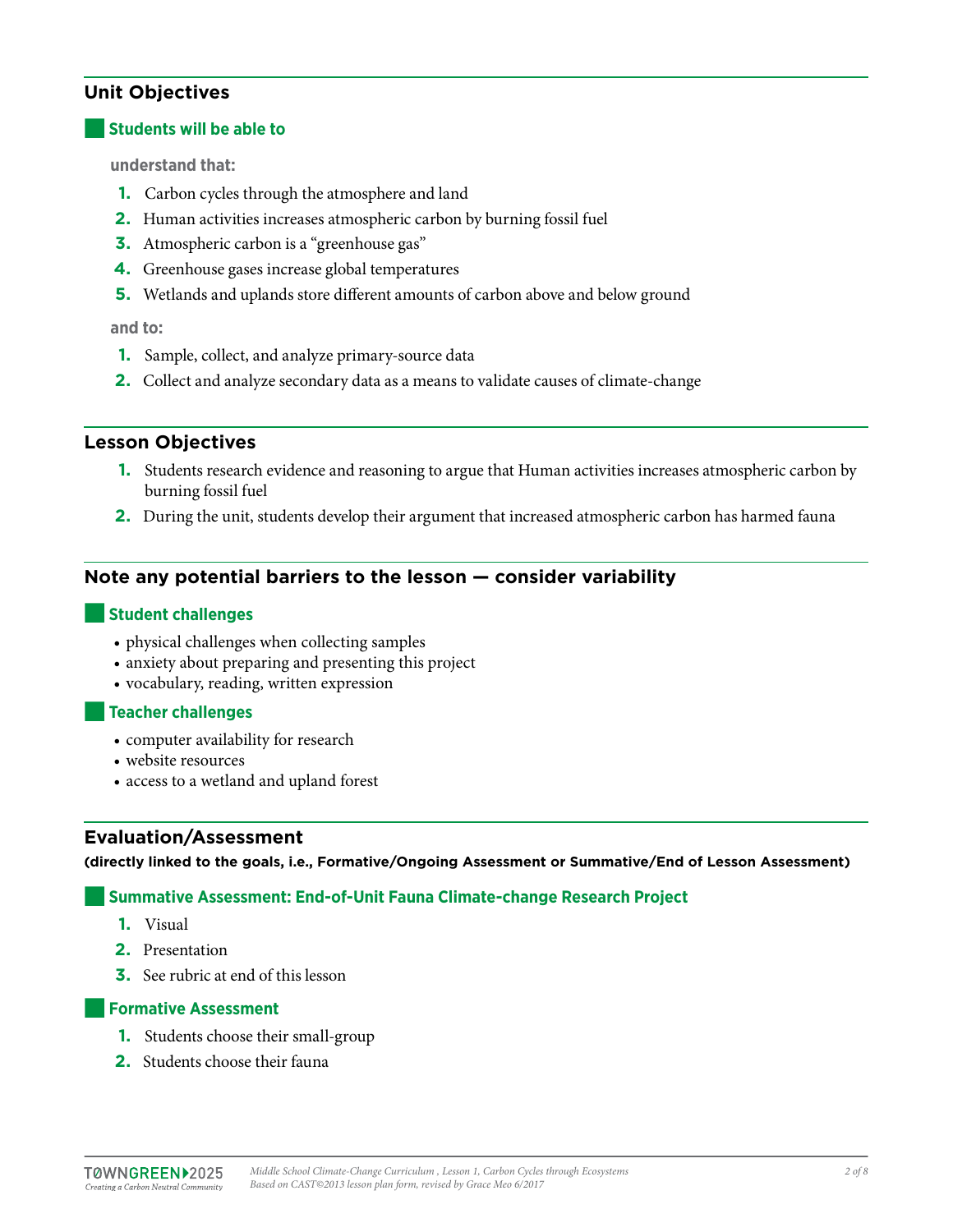

- fauna
- ecosystem
- argument
- evidence
- reasoning
- tipping point
- carbon footprint

*NOTE: Consider the [UDL Guidelines](http://bit.ly/1d5bjtS) in selecting methods and materials to ensure that you provide options for engagement, representation, and action and expression.* 

#### **Methods**

**(e.g., Anticipatory Set, Introduce and Model New Knowledge, Provide Guided Practice, Provide Independent Practice)**



#### ■**Hook: How will polar bears adapt to climate-change?**

Introduce the idea that as the climate-changes, this may change ecosystems on Earth. If ecosystems change, they may affect the environment, which can affect the living things in that environment.

## ■**Day 1**

- **1.** Class discussion: Topics
	- **A.** Show data that 97% of scientists believe climate-change is real and is the result of human activity.
	- **B.** Ask students what the 'poster child' animal for climate-change is
	- Most will say the polar bear
	- **C.** Ask what evidence and reasoning they have for picking the polar bear?
		- Guide students through the evidence and reasoning model, using the following example: *What was the environment that polar bears used to have that helped them survive successfully?*
		- The ocean was ice-covered; air holes where seals came up to breathe allowed polar bears to grab and capture them for food
		- Polar bears set up dens in the ice to raise their families
	- **D.** Discuss how climate-change has affected the polar bear's typical environment:
		- Evidence = ice environment melting
		- Reasoning = harder to capture food, need to swim long distances, and no place to build dens on the ice for having and caring for baby polar bears
		- Focus on how this is evidence that the climate is changing in the arctic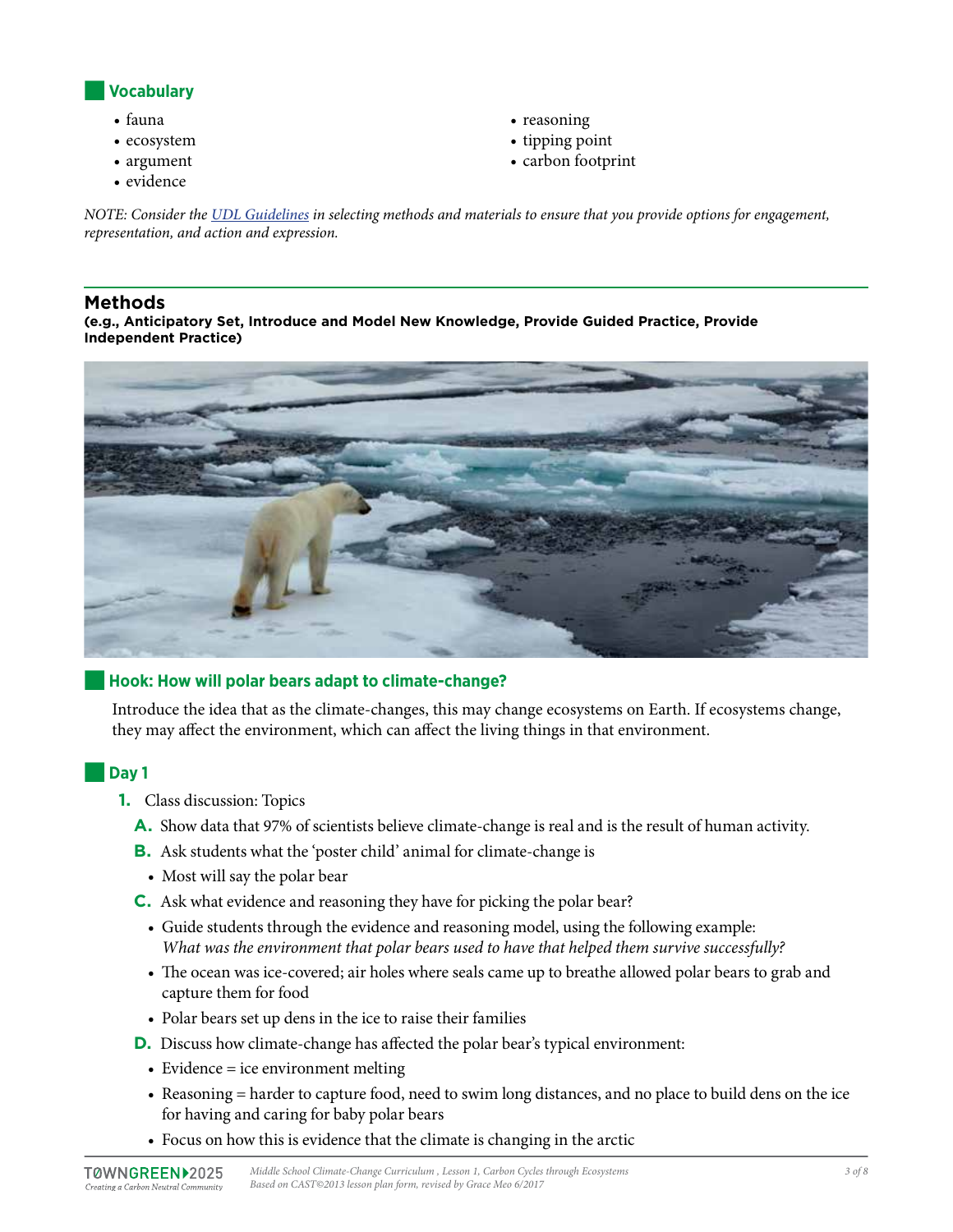- **E.** Discuss how this change is affecting the polar bear's survival, and this will be the reasoning:
	- Have they reached the tipping point?
	- Will they be able to survive?
	- What needs to change to bring back the polar bear's original environment?
- **F.** Introduce the following project to students:
	- Inform students that they can work by themselves or with one other student in their class
	- Each individual/group will need to select a topic (animal, location) to research
	- In each class, there can be no duplicates.

#### ■**Day 2:**

- **1.** Students select fauna and teacher arranges small groups
	- **A.** Provide computers to students (in the computer lab or with Chromebooks) for students to select their topics and to begin their research
	- **B.** The teacher records each student's/group's topic.
		- Be specific in identifying animals (there are many different types of penguins and sea turtles)
		- Certain topics can be assigned to students that will help them better understand these topics: ocean acidification, coral reefs, mosquitos (which love climate-change), or other specific topics for your location (example: cod fish are on the decline in the gulf of Maine due to the warming climate).
- **2.** Remind students that they will complete their projects at the end of the unit and about the project details.
	- **A.** Students need to
		- include information learned over the next few weeks during discussions of climate-change
		- additional class time can be used to ensure that students make the connections with the lessons and how they can do their final product for this project
		- Students will present theit findings during class time allow at least 10 minutes for each presentation

Hand out assignment sheet to distribute to students and post on teacher's webpage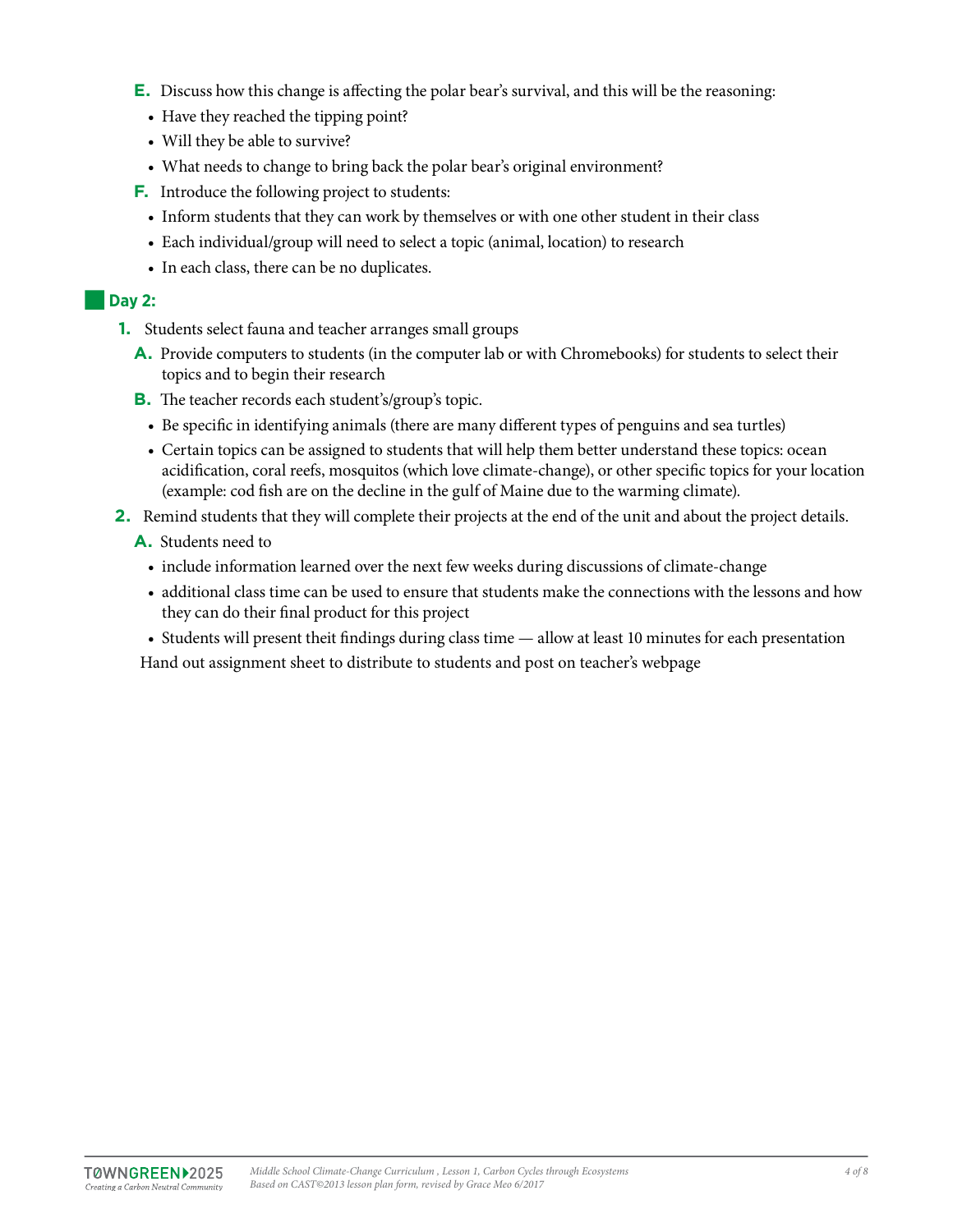# *Lab Report* Carbon Cycles through Ecosystems

## *Looking for Evidence: How is Climate-change Affecting the World Around Us?*

This project is worth xx points

## ■**You will pick one geographic area/animal/thing that is changing due to climate-change.**

Inform the teacher what your topic is to have it approved.

Research this area and prepare a report to present to the class. You must create a poster to demonstrate your understanding; it is also OK to make a PowerPoint or Google slides or to use another method approved by the teacher for the presentation (with little to no transitions) that clearly includes the following information in detail (5 points for each):

- **1.** The topic being researched include details; describe it and where it is found.
- **2.** Describe your topic's "normal" environment when it was doing well.
- **3.** What evidence is there that the environment has changed? (Describe how your topic's "normal" environment has changed).
- **4.** Using reasoning, how has this change in the environment affected your topic? Be specific can your topic adapt? Has your topic reached its tipping point? How close is it to the tipping point?
- **5.** Create an action plan for how you can help slow down or stop the climate-changes already occurring? Include some ways we can reduce the amount of carbon dioxide in the atmosphere and ways we can increase the amount of carbon stored by the land. You must include some ways you personally can reduce your carbon footprint by reducing electricity use and transportation needs.
- **6.** Presentation: You and/or your team will present your report to the class. (Poster or PowerPoint presentation)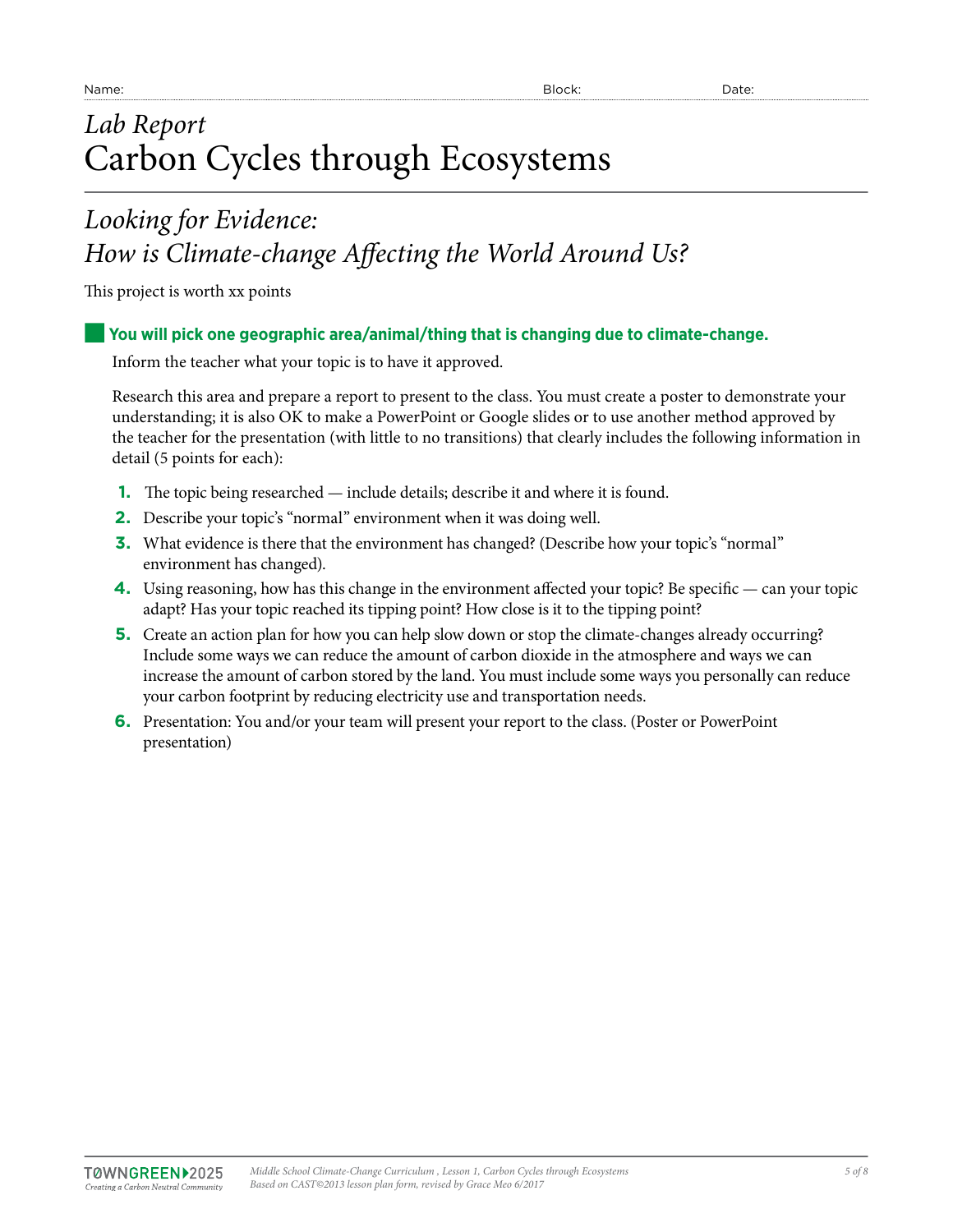# *Grading Guide* Carbon Cycles through Ecosystems

Grading: Each section of the presentation is worth xx/6 points based on how completely each section is explained.

|                     | <b>Deficient:</b><br>Poor<br>$0 - 10$ | <b>Needs</b><br>Improvement:<br><b>Fair 11-19</b> | <b>Proficient:</b><br>Good<br>$20 - 22$                                                                                                                                                                                                                                                                                                                                                                                           | <b>Advanced:</b><br><b>Excellent</b><br>$23 - 25$ | <b>Points</b> |
|---------------------|---------------------------------------|---------------------------------------------------|-----------------------------------------------------------------------------------------------------------------------------------------------------------------------------------------------------------------------------------------------------------------------------------------------------------------------------------------------------------------------------------------------------------------------------------|---------------------------------------------------|---------------|
| <b>Evidence</b>     |                                       |                                                   | Provides valid evidence that the environment has changed<br>• before industrial revolution<br>• since industrial revolution<br>• accurate evidence<br>accurate scientific vocabulary                                                                                                                                                                                                                                              |                                                   |               |
| <b>Reasoning</b>    |                                       |                                                   | Using an evidence-reasoning chain<br>• links evidence: reasons of why a change in your animal's<br>environment negatively affected it<br>• links evidence: reasons why your animal tried to adapt<br>• links evidence: reasons related to your animal's tipping<br>point - have they reached it? How close is it?<br>• reasoning supported with valid evidence and details<br>• addresses possible counterclaims (misconceptions) |                                                   |               |
| <b>Action Plan</b>  |                                       |                                                   | The action plan includes action strategies to<br>• slow down or stop the climate-change from occurring<br>• reduce the atmospheric carbon dioxide<br>• increase land-based carbon-stores<br>• personally reduce your carbon footprint by reducing<br>electricity use and transportation needs                                                                                                                                     |                                                   |               |
| <b>Presentation</b> |                                       |                                                   | During your class presentation, your group<br>• integrated your hand-drawn poster into presentation<br>• included detailed graphs supporting your<br>evidence-reasoning chain<br>presented information in a logical order, using clear and<br>easy to follow helpful visuals<br>attractive appearance, uncluttered and clear                                                                                                      | <b>Total Points</b>                               |               |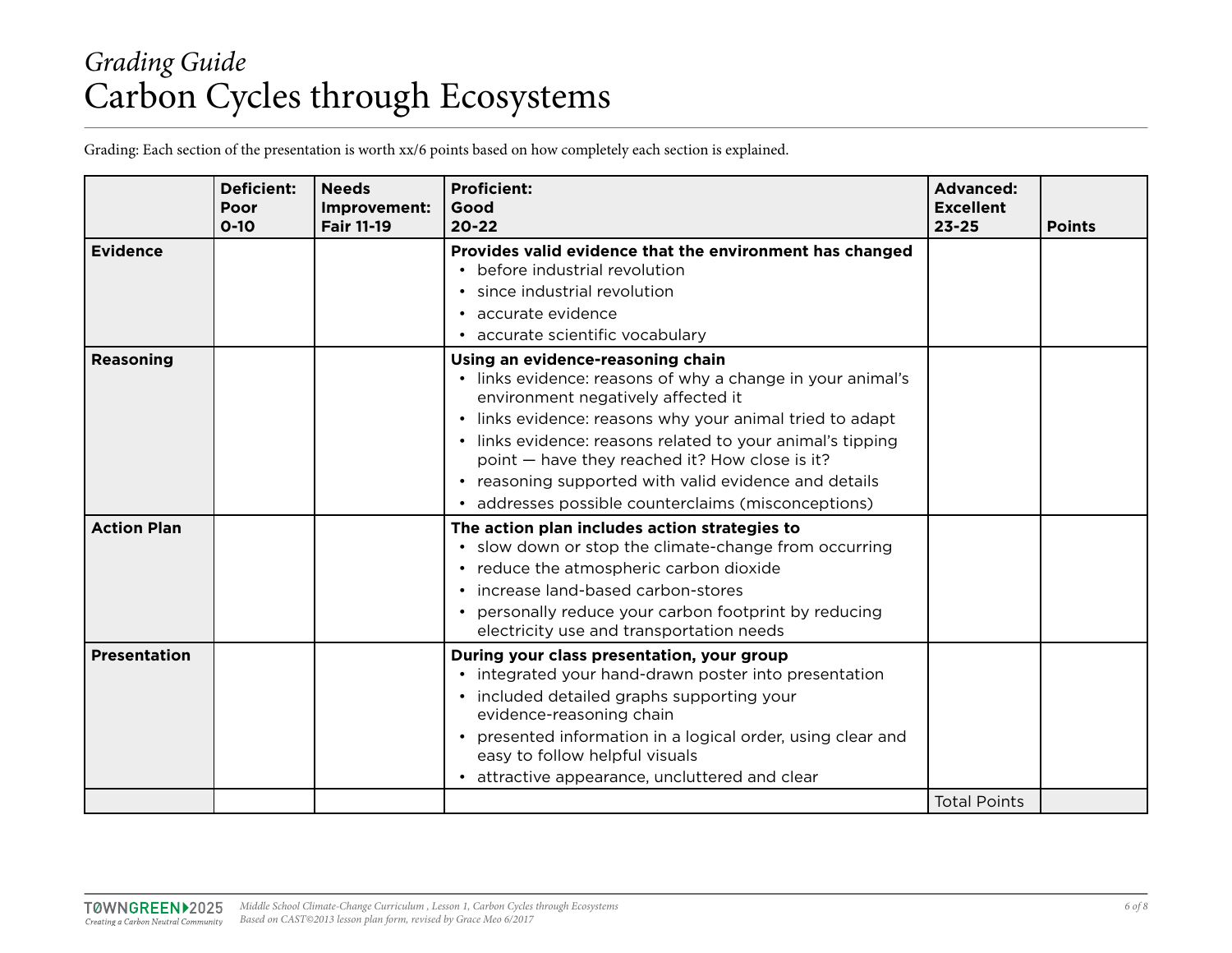#### **Materials**

Access to computers, Powerpoint or Google slides

Suggested technology tools

- **1.** Noodle Tool group research tool *[www.noodletool.com](http://www.noodletool.com)*
- **2.** Actively Learn guided reading homework *[www.activelylearn.com](http://www.activelylearn.com)*
- **3.** Brain Pop video and guiding questions *[www.brainpop.com](http://www.activelylearn.com)* as homework resource
- **4.** Students create slideshow within Google Classroom

Posterboard and markers.

#### **Conclusion**

- **1.** Start with an introductory sentence briefly explaining how you did this lab experiment
- **2.** Use your bar graph to answer questions
- **3.** Then answer this question: Why should someone switch the type of light bulb they use in their house?
- **4.** Include evidence about each type of bulb and reasons why the bulb you chose is better for a household.
- **5.** Use the questions on the other side when writing this conclusion.
- **6.** Use these questions when writing your conclusion.
- **7.** Did your results support your claim? Explain.
- **8.** Explain why the temperature readings were different or the same for each type of bulb during the experiment.
- **9.** Where does the energy go when using an incandescent light bulb?
- **10.** Where does the energy go when using a compact fluorescent light bulb?
- **11.** What scientific concepts did you learn from the experiment?
- **12.** How does this experiment apply to the real world?
- **13.** What further experimentation could you do?
- **14.** Write any other thoughts about what you think happened and why.

#### **Notes and Comments**

#### **Examples of websites that will help with this project from a google search for 'animals affected by climate-change'**

*<https://www.worldwildlife.org/magazine/issues/fall-2015/articles/animals-affected-by-climate-change>*

*[http://news.nationalgeographic.com/news/2014/03/140331-global-warming-climate-change-ipcc-animals](http://news.nationalgeographic.com/news/2014/03/140331-global-warming-climate-change-ipcc-animals-science-environment/)[science-environment/](http://news.nationalgeographic.com/news/2014/03/140331-global-warming-climate-change-ipcc-animals-science-environment/)*

*<https://www.nwf.org/Wildlife/Threats-to-Wildlife/Global-Warming/Effects-on-Wildlife-and-Habitat.aspx>*